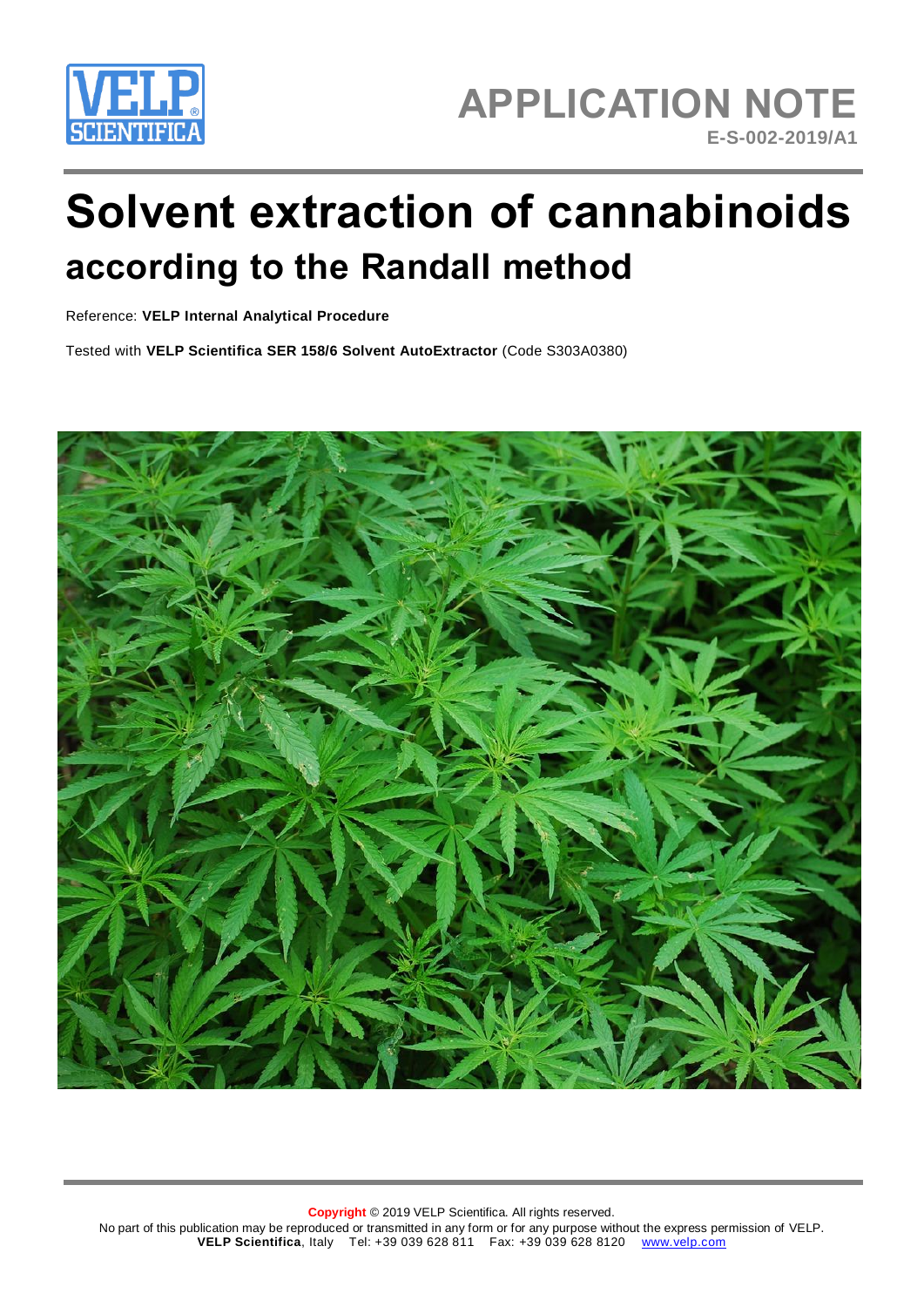

## **APPLICATION NOTE E-S-002-2019/A1**

#### **Introduction**

*Cannabis sativa* has a long history as a medicinal plant, likely dating back more than two millennia. The renewed interest in the therapeutic effects of cannabis emanates from the movement that began 20 years ago to make cannabinoids extracts available as a medicine to patients with a variety of conditions. For example, the most common conditions for which medical cannabis is used in Colorado and Oregon are pain, spasticity associated with multiple sclerosis, nausea, posttraumatic stress disorder, cancer, epilepsy, cachexia, glaucoma, HIV/AIDS, and degenerative neurological conditions.

THC and CBD are the two most [common cannabinoids.](https://www.leafly.com/news/cannabis-101/list-major-cannabinoids-cannabis-effects) It's important for consumers to know THC and CBD levels because these will have a strong influence on the effects of the product. For example, some medical patients may want a strain with a high [CBD:THC ratio,](https://www.leafly.com/news/science-tech/cbd-vs-thc-cbd-not-psychoactive) while adult-use consumers may request the opposite. Other compounds, such as minor cannabinoids and terpenes, can be tested for as well, although these measurements are typically not required by law.

#### **Solvent extraction in Cannabis**

Hot solvent extraction in cannabis with SER 158 Series can be summed up in 4 steps, for a fully unattended operation:



During IMMERSION the sample is immersed in boiling solvent. Then the REMOVING step automatically lowers the level of the solvent to below the extraction thimble. During WASHING the condensed solvent flows over the sample and through the thimble to complete the extraction process. The fourth step involves solvent RECOVERY. Approximately 90% of the solvent used is collected in the internal recovery tank. The final step is the COOLING of the extraction cups containing the extracted matter. The cups are raised to prevent burning. The extraction cups containing the extract are placed in a drying oven, cooled in a desiccator and weighed for the extract percentage calculation.

#### **Sample**

3 samples of Cannabis leaf: ID 0772;07373; 0774

### **Chemicals and Equipment Required**

- Analytical balance, min. 3 decimals
- Large extraction cups (Code A00000302)
- Large cellulose thimbles (Code A00000296)

#### **Sample Preparation**

**Butyl seals** 

• Ethanol as solvent

• Recovery Time 5 minutes • Cooling Time: 2 minutes

• Ethanol, 120 ml

Fix the Extraction thimbles with the Extraction thimbles holders (Code A00000292). Mix the sample and weigh about 10 g of homogenized sample (*Msample*) in the cellulose thimble.

#### **Glass Extraction Cups Preparation**

Position the extraction thimbles in the extraction cups. The extraction cups containing the extraction thimble can now be placed on the ultra-fast heating plate of SER 158.

#### **Extraction Procedure with SER 158**

On the ControlPadTM select "Analysis", and then a customizable method including the following parameters:

- Immersion Time: 25 minutes
- Removing Time: 10 minutes
- Washing Time: 10 minutes

Set the parameter FFU First Finish Up to end the Recovery step when the first position dries. Close the safety guard and add the solvent using the automatic solvent dispensing system **SolventXpressTM** to minimize exposure to the solvent ensuring operator safety.

Press START to begin the extraction process.

No part of this publication may be reproduced or transmitted in any form or for any purpose without the express permission of VELP. **VELP Scientifica**, Italy Tel: +39 039 628 811 Fax: +39 039 628 8120 [www.velp.com](http://www.velp.com/)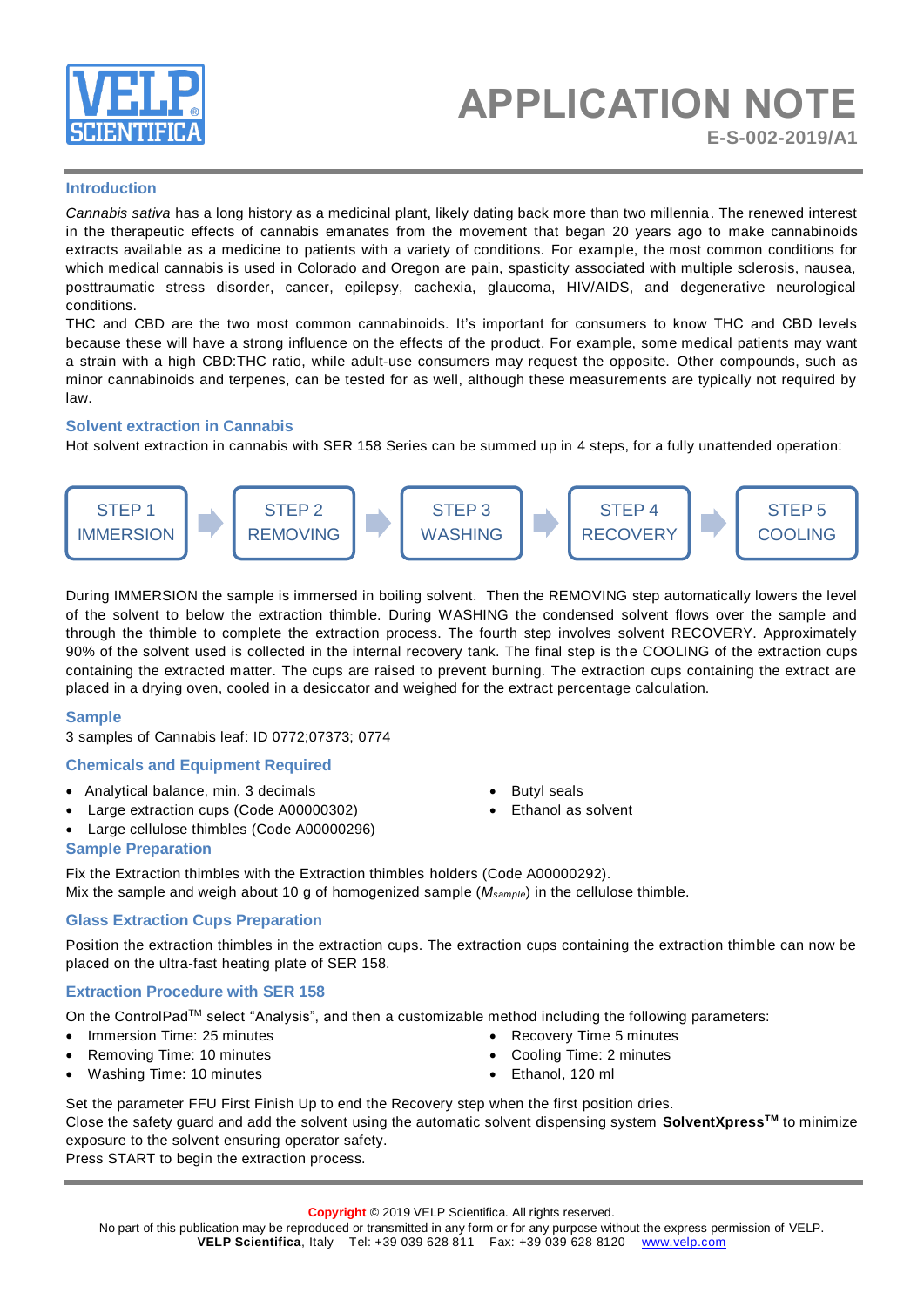

#### **Qualitative analysis**

At the end of the analysis, remove the extraction cups from the unit. Tare the weight of the sterile sample receiving jar and then pour the cannabis oil sample into it from the extraction cups. The open sample jar is then placed in a vacuum oven for final evaporation of ethanol. All extracted cannabis oil samples were weighed, labeled and numbered for the qualitative analysis of cannabinoids potency, pesticide and heavy metals (pesticide and heavy metals analytical testing are mandatory by the state of California for testing cannabis samples).

| Sample 0772<br><b>Potency Test Result</b><br>Method HPLC-DAD<br>American Herbal Pharmacopoeia |           |           | <b>Potency Summary</b>       |      |
|-----------------------------------------------------------------------------------------------|-----------|-----------|------------------------------|------|
| <b>Target analyte</b>                                                                         | % Test    | mg/g      |                              |      |
| <b>CBDA</b>                                                                                   | <b>ND</b> | <b>ND</b> | Total Calculated ∆9-THC (%)* | 4.80 |
| <b>CBGA</b>                                                                                   | 0.20      | 2.03      | <b>Total Calculated CBD</b>  | ND.  |
| <b>CBG</b>                                                                                    | ND.       | ND.       | Total cannabinoids (%)       | 5.61 |
| <b>CBD</b>                                                                                    | ND.       | ND.       |                              |      |
| <b>THCV</b>                                                                                   | ND.       | ND.       |                              |      |
| <b>CBN</b>                                                                                    | <b>ND</b> | ND.       |                              |      |
| <b>THCA</b>                                                                                   | 4.93      | 49.32     |                              |      |
| Delta 9-THC (∆9-THC)                                                                          | 0.48      | 4.76      |                              |      |
| Delta 9-THC (∆9-THC)                                                                          | ND.       | ND.       |                              |      |
| <b>CBC</b>                                                                                    | <b>ND</b> | ND.       |                              |      |

| <b>Sample 0773 Potency Test Result</b><br>SOP: SLW-CC Method HPLC-DAD<br>American Herbal Pharmacopoeia |           |           | <b>Potency Summary</b>       |      |
|--------------------------------------------------------------------------------------------------------|-----------|-----------|------------------------------|------|
| <b>Target analyte</b>                                                                                  | % Test    | mg/g      |                              |      |
| <b>CBDA</b>                                                                                            | <b>ND</b> | <b>ND</b> | Total Calculated ∆9-THC (%)* | 5.68 |
| <b>CBGA</b>                                                                                            | 0.22      | 2.20      | <b>Total Calculated CBD</b>  | ND   |
| <b>CBG</b>                                                                                             | <b>ND</b> | ND.       | Total cannabinoids (%)       | 6.62 |
| <b>CBD</b>                                                                                             | ND.       | ND.       |                              |      |
| <b>THCV</b>                                                                                            | <b>ND</b> | ND.       |                              |      |
| <b>CBN</b>                                                                                             | <b>ND</b> | ND.       |                              |      |
| <b>THCA</b>                                                                                            | 5.89      | 58.89     |                              |      |
| Delta 9-THC (A9-THC)                                                                                   | 0.51      | 5.13      |                              |      |
| Delta 9-THC (∆9-THC)                                                                                   | ND.       | ND.       |                              |      |
| <b>CBC</b>                                                                                             | ND.       | ND.       |                              |      |

 $\overline{\mathbf{r}}$ 

**Copyright** © 2019 VELP Scientifica. All rights reserved.

No part of this publication may be reproduced or transmitted in any form or for any purpose without the express permission of VELP. **VELP Scientifica**, Italy Tel: +39 039 628 811 Fax: +39 039 628 8120 [www.velp.com](http://www.velp.com/)